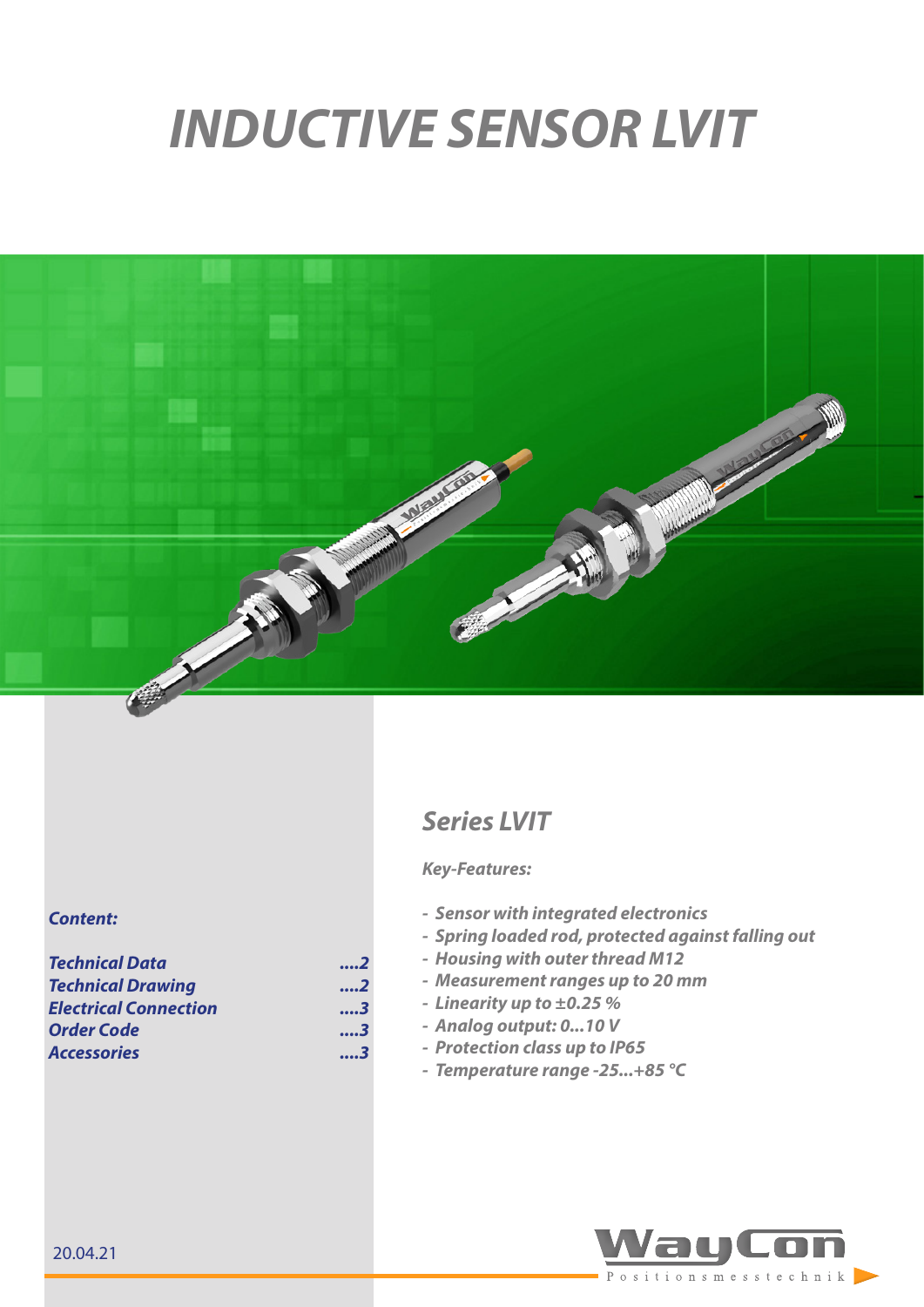## <span id="page-1-0"></span>**TECHNICAL DATA**

| Measurement range             | [mm]                 | 2                                        | 5                                                                                          | 10                | 20 |
|-------------------------------|----------------------|------------------------------------------|--------------------------------------------------------------------------------------------|-------------------|----|
| Linearity                     | [% F.S.]             | $<$ $\pm$ 0.5 / optional: $<$ $\pm$ 0.25 |                                                                                            |                   |    |
| Output                        |                      | 010V                                     |                                                                                            |                   |    |
| Supply                        | [VDC]                | $24 + 20%$                               |                                                                                            |                   |    |
| Current consumption (no load) | [mA]                 | $20$                                     |                                                                                            |                   |    |
| Load resistance               | [ $k\Omega$ ]        | $>10$                                    |                                                                                            |                   |    |
| <b>Noise</b>                  | [mV <sub>RMS</sub> ] | $<$ 5                                    |                                                                                            |                   |    |
| Cut-off frequency (-3 dB)     | [kHz]                |                                          |                                                                                            |                   |    |
| Connection                    |                      |                                          | cable output, axial, 4 poles (standard length 1 m) or connector output, axial, M12, 4 pins |                   |    |
| Protection class              |                      |                                          |                                                                                            | <b>IP65</b>       |    |
| Operating temperature         | [°C]                 | $-25+85$                                 |                                                                                            |                   |    |
| Storage temperature           | [°C]                 | $-40+85$                                 |                                                                                            |                   |    |
| Temperature coefficient       | [% F.S./K]           | ±0.04                                    |                                                                                            |                   |    |
| Shock resistance              |                      | 100 g, 2 ms                              |                                                                                            |                   |    |
| Vibration resistance          |                      | 10 g, 22000 Hz                           |                                                                                            |                   |    |
| Housing                       |                      | stainless steel                          |                                                                                            |                   |    |
| Core                          |                      |                                          |                                                                                            | nickel iron alloy |    |
| Weight (with connector)       | [g]                  | approx. 110                              |                                                                                            |                   |    |

## <span id="page-1-1"></span>**TECHNICAL DRAWING**



## **Version with connector output**



#### **- 2 -**